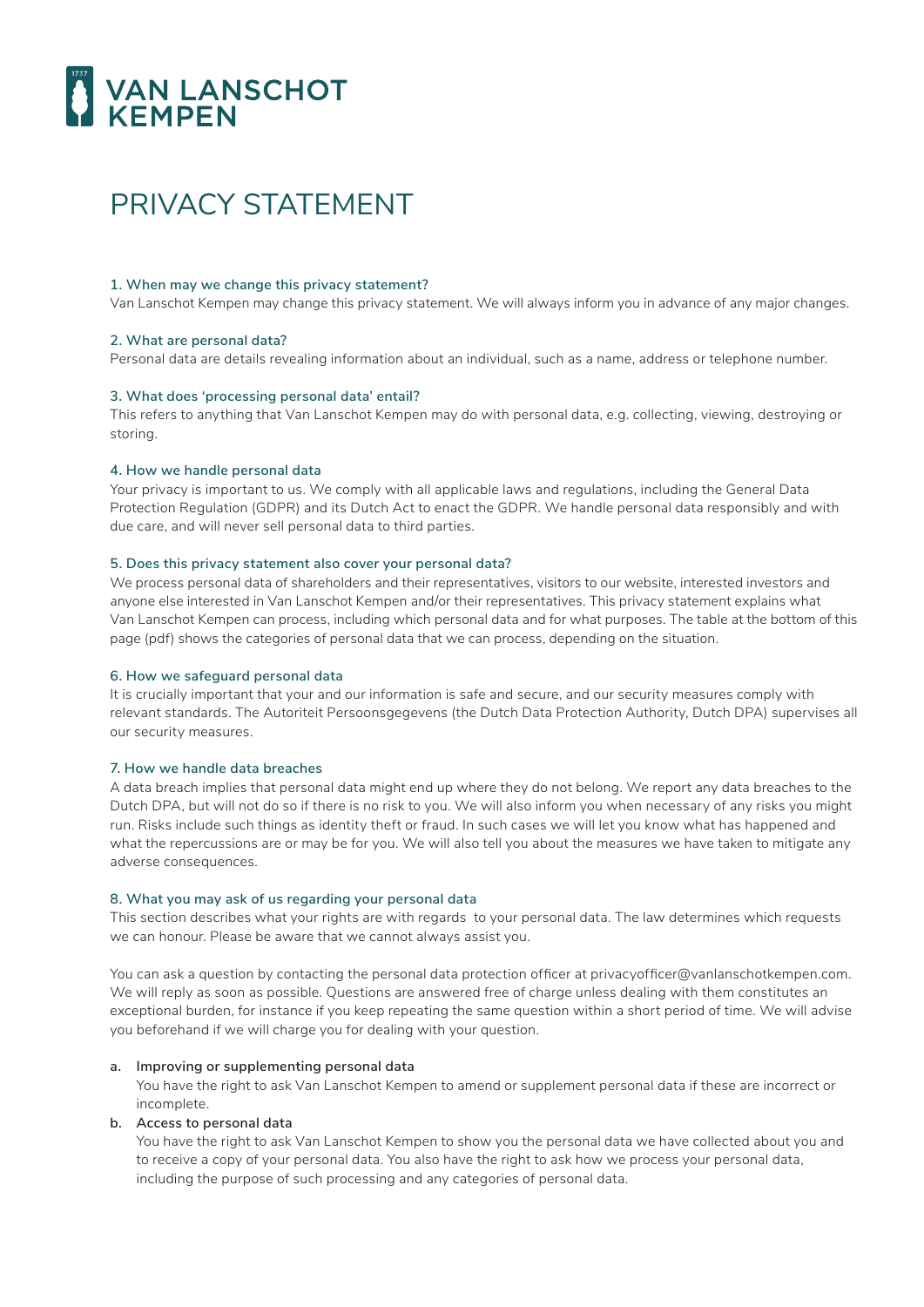# **c. Deleting personal data**

 You have the right to obtain deletion of your personal data, for instance if the personal data are no longer necessary or if you have withdrawn permission for using your personal data.

# **d. Objecting to processing of personal data**

 You have the right to object to certain types of personal data processing. This is only possible if we base such a process on a legitimate interest (we set out when this is the case under '9. For what purposes do we process personal data?'), in cases of direct marketing or for personal data informing statistics.

# **e. Restricting processing**

 You have the right to ask for a temporary halt to processing of your personal data, for instance if we, at your request, look into the correctness and/or completeness of personal data or if we process personal data without being allowed to. You also have a right to request this if you think you need the data for legal proceedings or if you have objected to processing.

# **9. For what purposes do we process personal data?**

Van Lanschot Kempen processes personal data for many different reasons. Please read on to find out more.

**a. Annual and extraordinary general meetings of shareholders**

 We process personal data related to regular or extraordinary general meetings of Van Lanschot Kempen shareholders, for instance when registering shareholders prior to and for the purpose of voting at such meetings and recording proceedings in minutes. We are permitted to process personal identification details for this purpose as we comply with legal requirements by holding shareholder meetings.

**b. Nomination, appointment or reappointment of directors and members of the Statutory, Executive and Supervisory Boards**

 We process personal data of Van Lanschot Kempen Board and Supervisory Board members related to their nomination, appointment and reappointment, for instance for the purpose of regulatory screening. We are allowed to process these personal identification data and personal details, as this is a legal requirement.

#### **c. Communication with existing and potential shareholders, and other interested parties**

 We process personal data of existing and potential shareholders in Van Lanschot Kempen in order to be able to communicate with them. We also process personal data of people interested in Van Lanschot Kempen – e.g. journalists – to be able to send them information periodically, such as media and press releases about Van Lanschot Kempen. We are permitted under law to process personal identification data for this purpose, as it is in our legitimate company interest to communicate with such persons. An individual has the right to object, for personal reasons, to us processing personal data based on this interest.

# **d. Promotion and marketing**

 Van Lanschot Kempen's promotion and marketing activities, such as roadshows, mainly aim to reach potential new shareholders and to maintain relations with existing shareholders, by Investor Relations for instance. We are permitted to process personal identification data and electronic identification data for such promotion and marketing activities; we have a company interest in promotion and marketing, as these support Van Lanschot Kempen's corporate activities. An individual has the right to object, for personal reasons, to us processing personal data based on this interest. There is more on how you can object under '8. What you may ask of us regarding your personal data'.

# **e. Secretarial office for Stichting Administratiekantoor and Stichting Pref C**

 We process the personal data of the directors of Stichting Administratiekantoor van gewone aandelen A Van Lanschot Kempen and Stichting Preferente aandelen C Van Lanschot Kempen for the purpose of running their secretarial offices. We have a company interest in the smooth operation of both companies, which are independent of Van Lanschot Kempen. An individual has the right to object, for personal reasons, to us processing personal data based on this interest.

#### **f. Complying with legal obligations**

We process personal data in order to comply with certain legal obligations. Read on for more information.